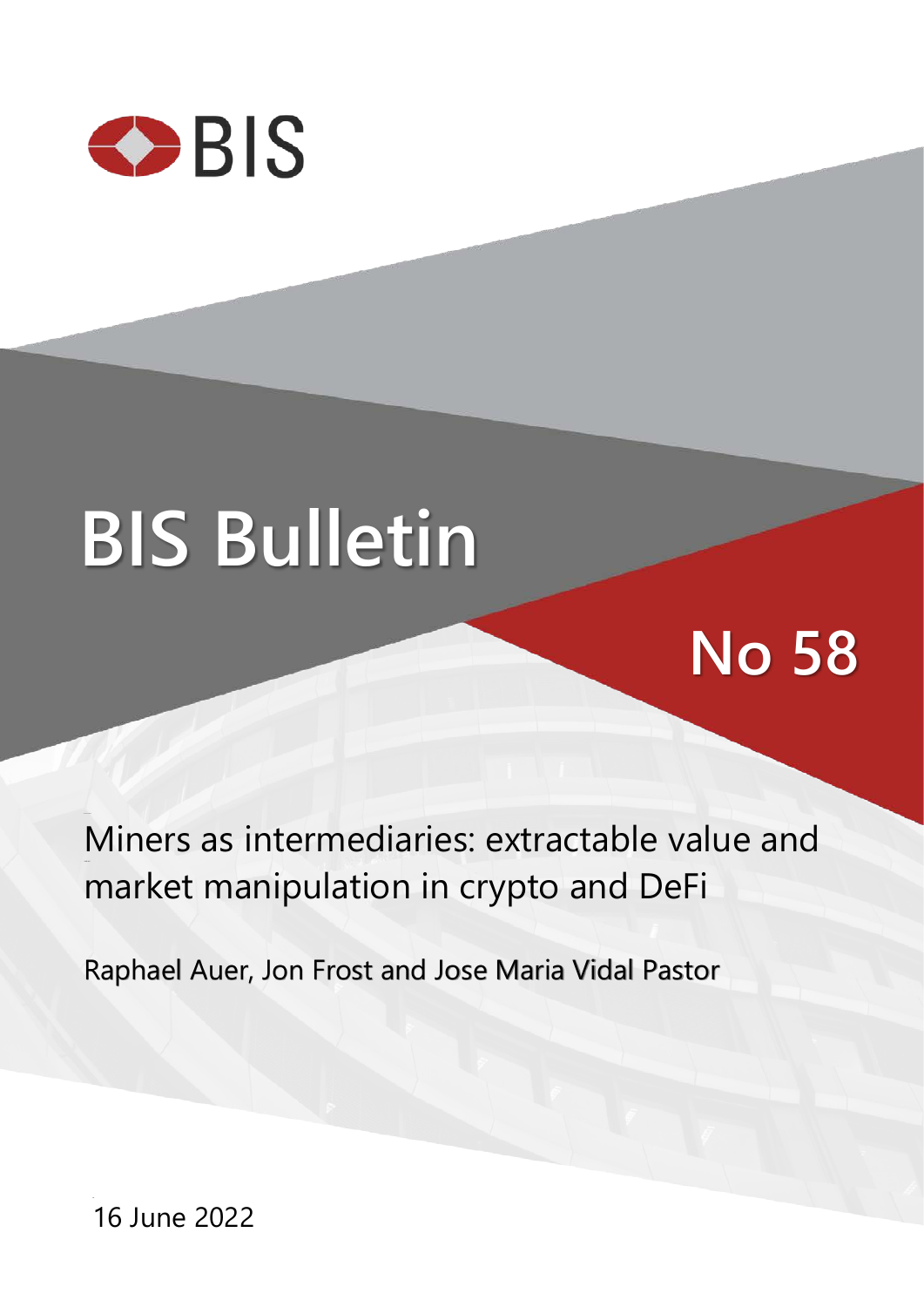BIS Bulletins are written by staff members of the Bank for International Settlements, and from time to time by other economists, and are published by the Bank. The papers are on subjects of topical interest and are technical in character. The views expressed in them are those of their authors and not necessarily the views of the BIS. The authors are grateful to Mike Alonso, Sirio Aramonte, Carlos Cantú, Stijn Claessens, Giulio Cornelli, Sebastian Doerr, Leonardo Gambacorta, Wenqian Huang, Ross Leckow, Andreas Schrimpf and Christian Upper for comments, and to Agostino Capponi, Arthur Gervais, Kaihua Qin and Liyi Zhou for providing data and input. The authors thank Louisa Wagner for administrative support, Ann Neale for graphics support and Martin Hood for editorial review.

The editor of the BIS Bulletin series is Hyun Song Shin.

This publication is available on the BIS website [\(www.bis.org\)](http://www.bis.org/).

*© Bank for International Settlements 2022. All rights reserved. Brief excerpts may be reproduced or translated provided the source is stated.*

ISSN: 2708-0420 (online) ISBN: 978-92-9259-579-1 (online)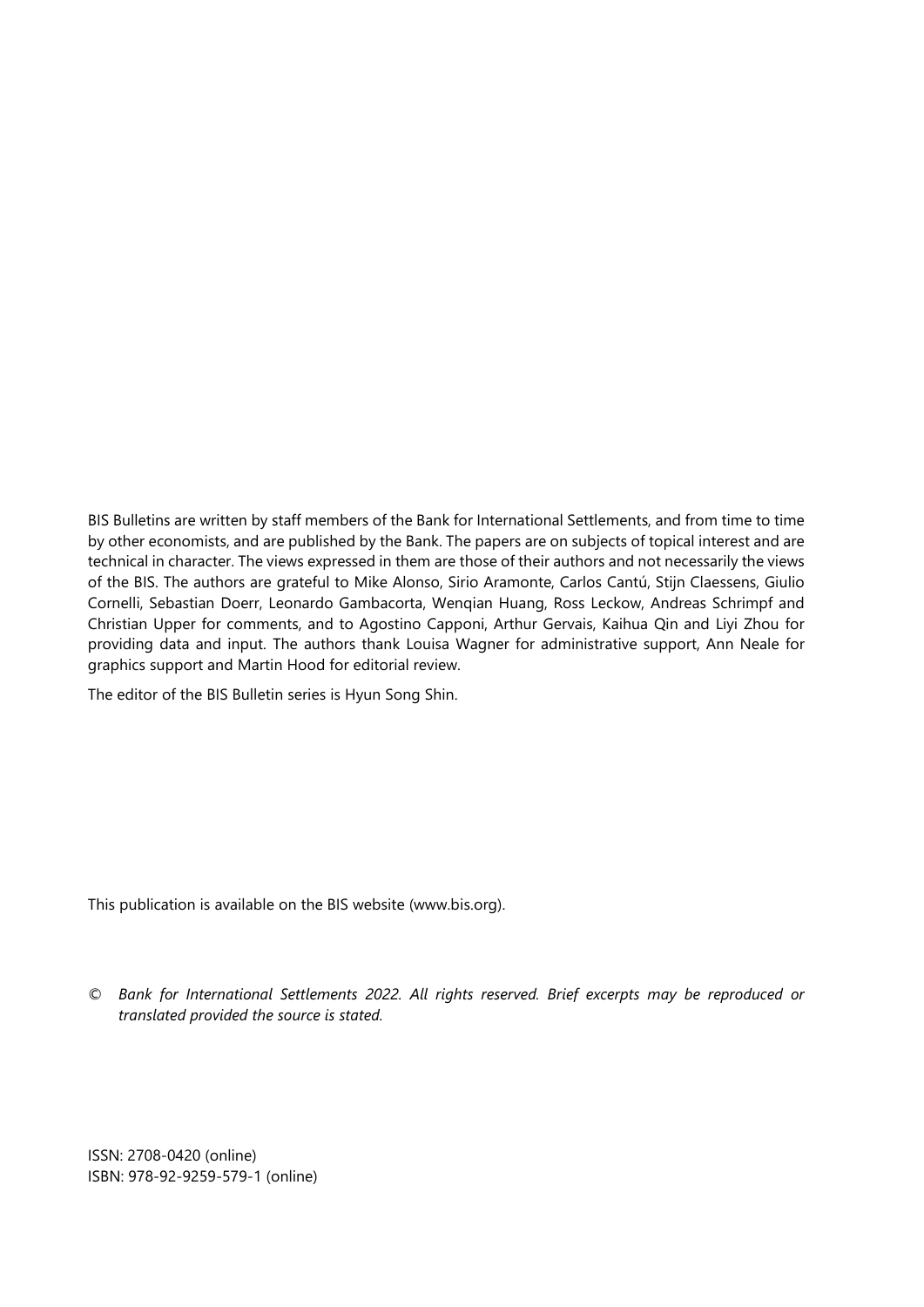*raphael.auer@bis.org*

Jon Frost *jon.frost@bis.org*

### Miners as intermediaries: extractable value and market manipulation in crypto and DeFi

#### *Key takeaways*

- *Cryptocurrencies such as Ethereum and decentralised finance (DeFi) protocols built on them rely on validators or "miners" as intermediaries to verify transactions and update the ledger.*
- *Since these intermediaries can choose which transactions they add to the ledger and in which order, they can engage in activities that would be illegal in traditional markets such as front-running and sandwich trades. The resulting profit is termed "miner extractable value" (MEV).*
- *MEV is an intrinsic shortcoming of pseudo-anonymous blockchains. Addressing this form of market manipulation may call for new regulatory approaches to this new class of intermediaries.*

Far from being "trustless", cryptocurrencies and decentralised finance (DeFi) rely on intermediaries who must be incentivised to maintain the ledger of transactions. Yet each of the validators or "miners" updating the blockchain can determine which transactions are executed and when, thus affecting market prices and opening the door to front-running and other forms of market manipulation.

These intrinsic shortcomings of permissionless blockchain technology are well known in the field of computer science and the cryptocurrency industry (see Daian et al (2020)). In fact, a new term has been coined for the profits that miners can make via their ability to choose which transactions to include and in which order: "miner extractable value" (MEV).<sup>1</sup> This is defined as the profit that miners can take from other investors by manipulating the choice and sequencing of transactions added to the blockchain.

This bulletin explains MEV and why it arises, documents the amounts involved, and draws regulatory implications for cryptocurrencies, DeFi and other blockchain-based applications.

#### What is MEV and why does it arise?

In traditional financial markets, user transactions are sequenced by a trusted and regulated intermediary in the order in which they are received. In a blockchain, by contrast, the updating of a block is competitive and random. For example, in a cryptocurrency based on proof-of-work such as Bitcoin, all miners use their computing power to quickly solve a puzzle that will allow only one of them to add the next block (see Auer (2019)). The probability that a given miner will add the next block is equal to that miner's share in the total computing power expended. This process can be considered "decentralised" and equitable in the sense that there are many different miners, and no single miner can censor a specific transaction forever. This is because, if the fee that a transaction pays is high enough, some other miner will eventually include

<span id="page-2-0"></span>Sometimes, this is also referred to as "maximum extractable value" as measures often gauge the maximal theoretical value that can be extracted from transaction ordering in permissionless settings – ie networks where any entrant can serve as a miner. It can also be termed "blockchain extractable value."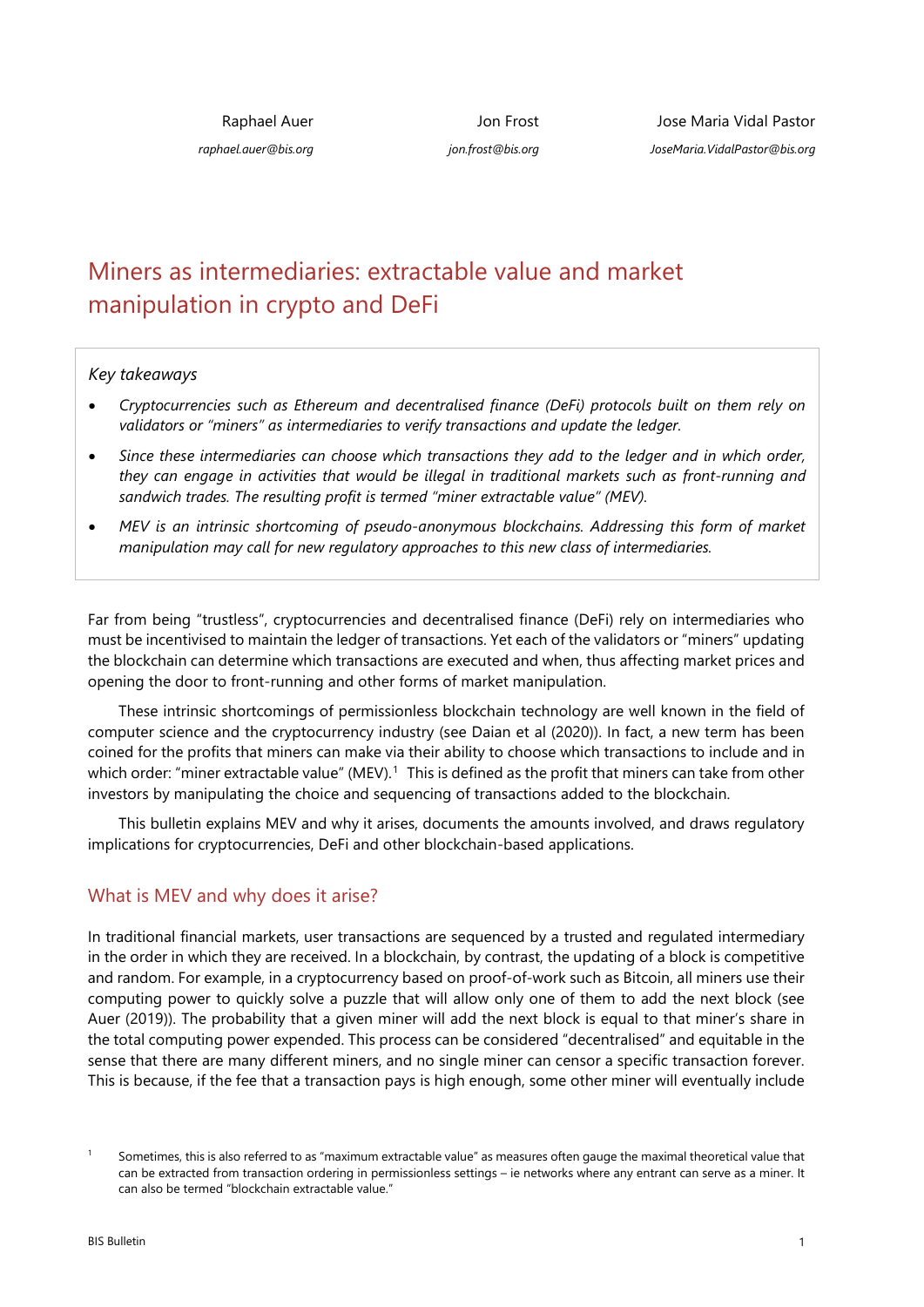it in the block. Similar arguments hold for a proof-of-stake-based network, into which the Ethereum network aims to transition.[2](#page-3-0)

Still, when a miner can add a new block, they are free to assemble this block in any way they want. This lets them extract value from other users. Beside collected legitimate transaction fees (eg the "gas" fees in Ethereum), they can assemble their block from all pending transactions – the memory pool or "mempool" – in such a way as to maximise MEV. The latter are profits that are made by manipulating market prices via a specific ordering – or even censoring – of pending transactions.<sup>3</sup> Because the ledger is publicly observable, these forms of market manipulation can be seen, even if the underlying identity of the miners or other parties in question is unknown.

Graph 1 illustrates a hypothetical example of a sandwich trade by a miner with transactions in the stablecoin USD Coin (USDC) and Ethereum's cryptocurrency Ether (ETH). Several different users put in buy and sell transactions in the mempool, and the miner can select which orders to include in this block. In theory, miners should select and order transactions based on fees only (left-hand panel). As each Ethereum transaction needs computing power and resources to be executed, a fee is paid to the miners to execute the transaction, paid in small units of ETH (gigawei or "gwei", each equal to 0.000000001 ETH). Total fees are the sum of a base fee (which is destroyed or "burned") plus a priority fee ("Tip", decided by the user when sending the transaction to the mempool).



<sup>1</sup> The mempool contains various signed but pending transactions, which are ordered and added to the next block according to the amount of Tip, whether or not it is a buy or a sell order, assuming a constant base gas fee.<sup>2</sup> Miners add their own transactions to the block to profit from a different ordering of pending transactions based on the size and direction of the largest-volume transaction, therefore altering its market price and benefiting from a trading advantage.

Source: Authors' elaboration.

A miner should build the next block by ordering the transactions based on the Tip – that is, the transactions (Tx) with a higher Tip should be given priority. Thus, the first transaction to enter the new block should be Tx 1, which involves selling 0.4 ETH and includes a Tip of 20 gwei (in addition to the base gas fees). Subsequently, Tx 4 is the next one to enter the block, as it has the second highest combined fee.

<span id="page-3-0"></span>In these networks, miners have to "stake" a set quantity of coins, which they stand to lose if it is determined that they have falsified the ledger.

<span id="page-3-1"></span><sup>&</sup>lt;sup>3</sup> There is only a certain probability that a single miner will actually get the privilege to add the next block to the blockchain and collect these fees and MEV. If instead a different miner adds the next block, the mempool changes and the game starts anew. From the perspective of a single miner, MEV is probabilistic: it sometimes generates an extra profit.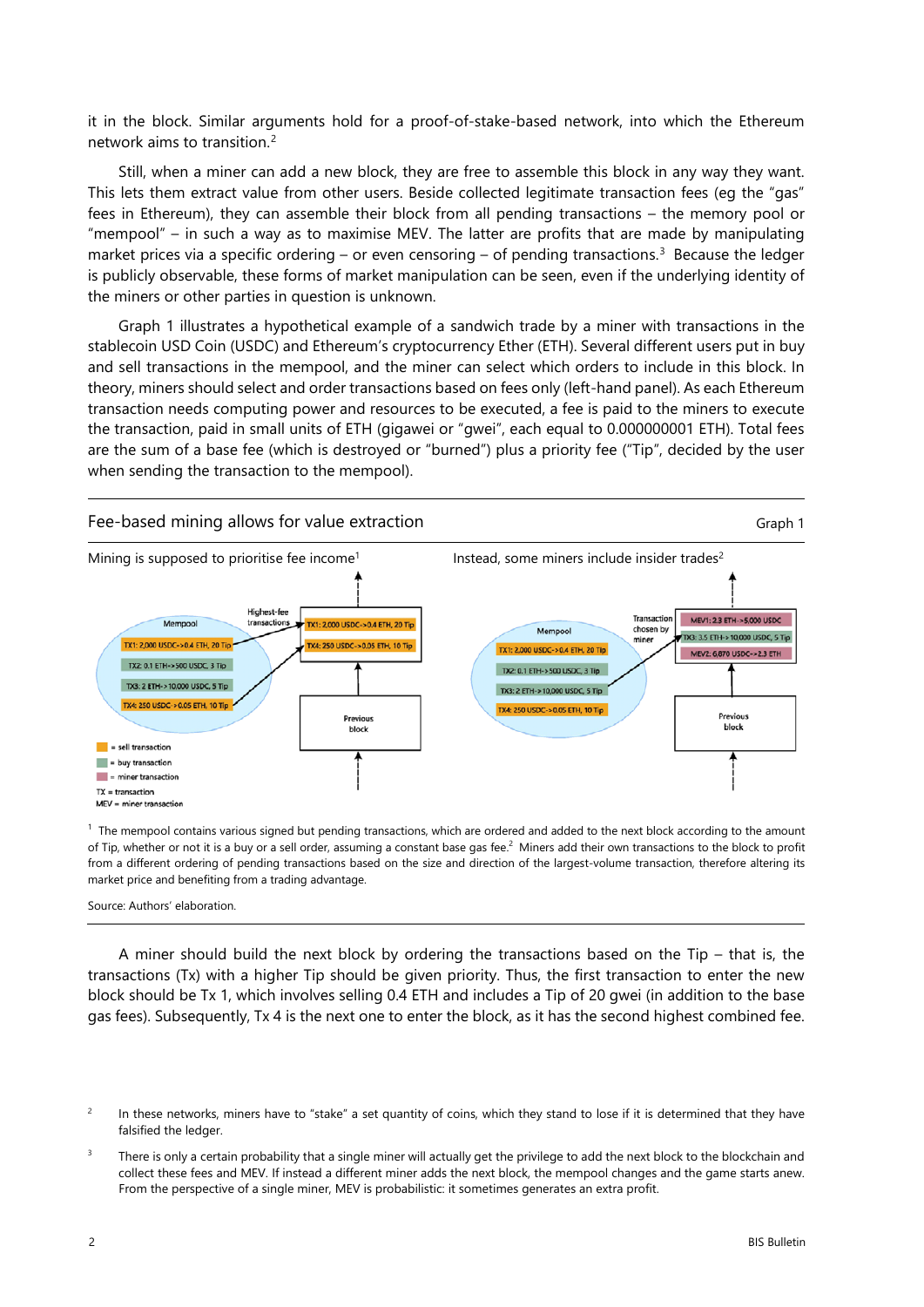However, miners can extract value by ordering the transactions within the next block in the way that is most profitable to them. In this case, transactions are not ordered based on fees, but based on the profit opportunities they generate for the miner (Graph 1, right-hand panel). In this example, a large transaction can move prices. Therefore, by introducing its own transaction prior to the large transaction, the miner can earn a profit in addition to the regular fees. Not only does this profit come at the expense of other market participants, but the miner's transactions also delay other legitimate transactions.[4](#page-4-0) It thus forms an "invisible tax" on regular market participants.

MEV can hence resemble illegal front-running by brokers in traditional markets: if a miner observes a large pending transaction in the mempool that will substantially move market prices, it can add a corresponding buy or sell transaction just before this large transaction, thereby profiting from the price change (at the expense of other market participants). Miners can also engage in "back-running" or placing a transaction in a block directly after a user transaction or market-moving event. This could entail buying new tokens just after they are listed, eg in automated strategies from multiple addresses, to manipulate prices. Finally, miners can engage in "sandwich trading", where they execute trades both before and after a user, thus making profits without having to take on any longer-term position in the underlying assets.

#### Market manipulation is not a theoretical notion

Since 2020, total MEV has amounted to an estimated USD 550–650million on just the Ethereum network, according to two recent estimates (Graph 2, left-hand panel). In addition to sandwich attacks, MEV results from liquidation attacks (ie forcing liquidations), replay attacks (cloning and front-running a victim's trade) and decentralised exchange arbitrage (right-hand panel; online appendix). Notably, these estimates are based on just the largest protocols and are hence likely to be understated. Thus, the amount of MEV captured in the data is only one portion of the total profits that miners can extract from other users.



<sup>1</sup> The MEV-explore estimate includes arbitrage and liquidation attacks from nine Ethereum protocols (Aave, Balancer, Bancor, Compound, Cream, Curve, Uniswap V2, Uniswap v3 and 0x). It is calculated as successful MEV transactions + successful MEV transactions gas fees + failed MEV transactions gas fees. It reflects extracted MEV, but not all theoretical total extractable value. The Qin et al (2021) estimate includes sandwich, liquidation, arbitrage and replay attacks in 1inch, Aave, Bancor, Compound, Curve, dYdX, Sushiswap, Swerve, UniswapV1, UniswapV2 and UniswapV3. Both refer only to the Ethereum blockchain.  $2$  Based on Qin et al (2021).

Sources: Qin et al (2021)[; MEV-Explore v1;](https://explore.flashbots.net/) authors' calculations.

<span id="page-4-0"></span>Note that, in practice, attackers may also be other actors who pay miners to execute MEV transactions on their behalf.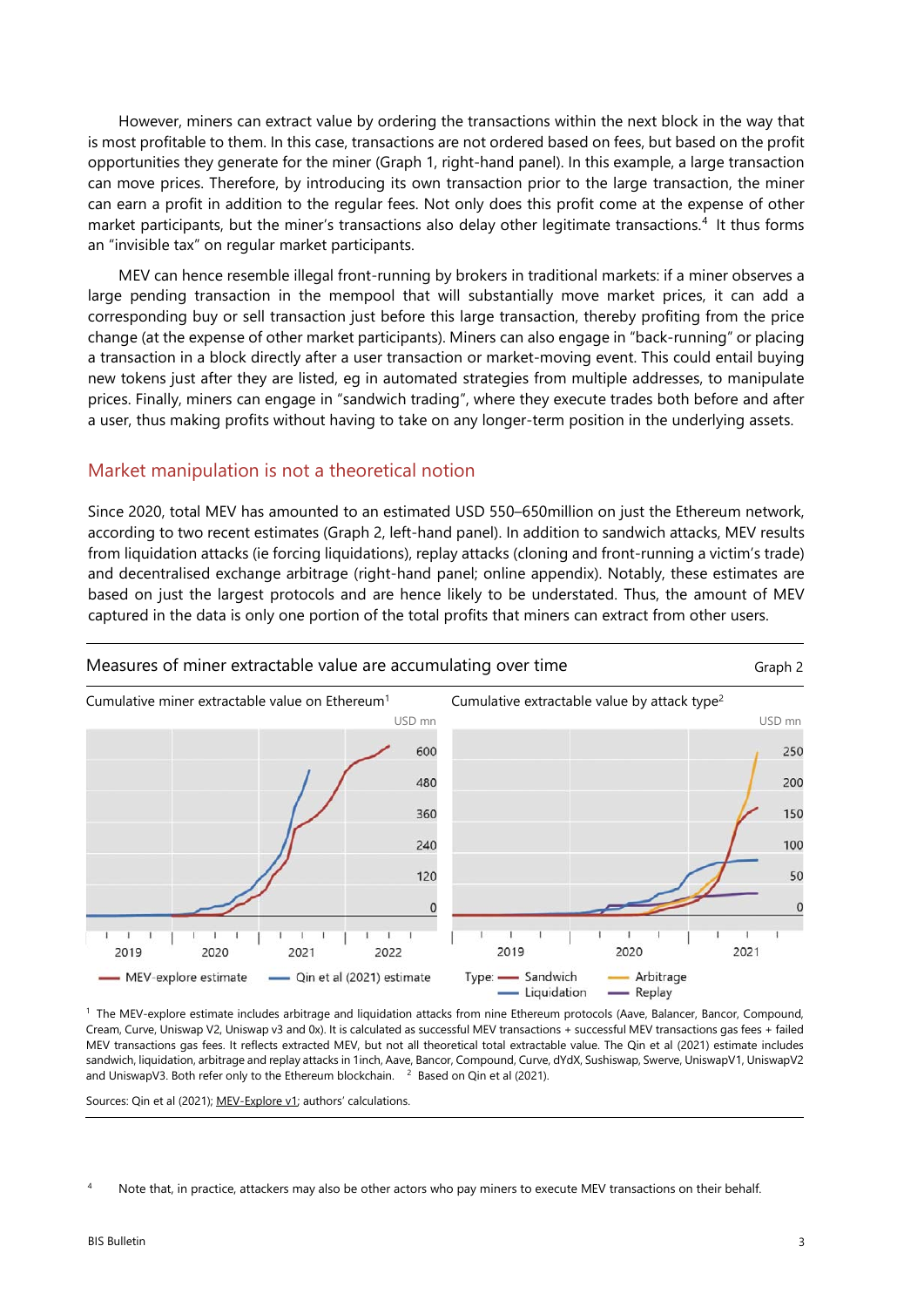In fact, MEV is so pervasive that, at times, one out of 30 transactions is added by miners for this purpose (Graph 3, left-hand panel). This share was even higher in early June 2022, due to a number of particularly large MEV transactions during the recent market stress. These extra transactions added by miners also work to limit the capacity of the entire Ethereum blockchain.<sup>[5](#page-5-0)</sup>

Nor are these the only form of rents to insiders in blockchain-based systems. For instance, new blockchains tend to give large coin allocations to developer teams and venture capital investors (righthand panel). For applications that promise to cut out middlemen, the rents to (new types of) insiders are conspicuously large.



#### Implications for blockchain-based finance

Regulatory bodies around the world need to establish whether value extraction by miners constitutes illegal activity. In most jurisdictions, activities such as front-running are considered illegal (see eg Scopino (2015)). In traditional markets, regulated intermediaries must process trades in the best interest of the client, in line with best execution rules. By contrast, in a blockchain-based system, miners – even though they may themselves be trading in the same markets – are under no obligation to order them in the sequence received. In an adversarial, pseudo-anonymous system, the attacks and the addresses of the attackers can be publicly observed on the ledger, but the identities of the attackers may not be known.

There are several open questions on whether current regulation on insider trading is directly transferable to MEV. In most jurisdictions, the legal status of these actions is ambiguous. To provide clarity, legal research would have to assess whether the activities permitted by the Ethereum protocol and other DeFi ecosystems should actually be prohibited. In contrast to traditional markets, anyone who participates in such an ecosystem essentially accepts the rules encoded in its protocol. It is therefore unclear whether a participant could object if someone exploits those rules to their advantage.

On the other hand, it might be claimed that market regulations such as injunctions on insider trading will apply whether or not the potentially unlawful action is authorised under the blockchain's rules. Importantly, the miners do not have an information advantage when it comes to the mempool (which is

<span id="page-5-0"></span><sup>&</sup>lt;sup>5</sup> MEV also occurs in other blockchains that offer programmability.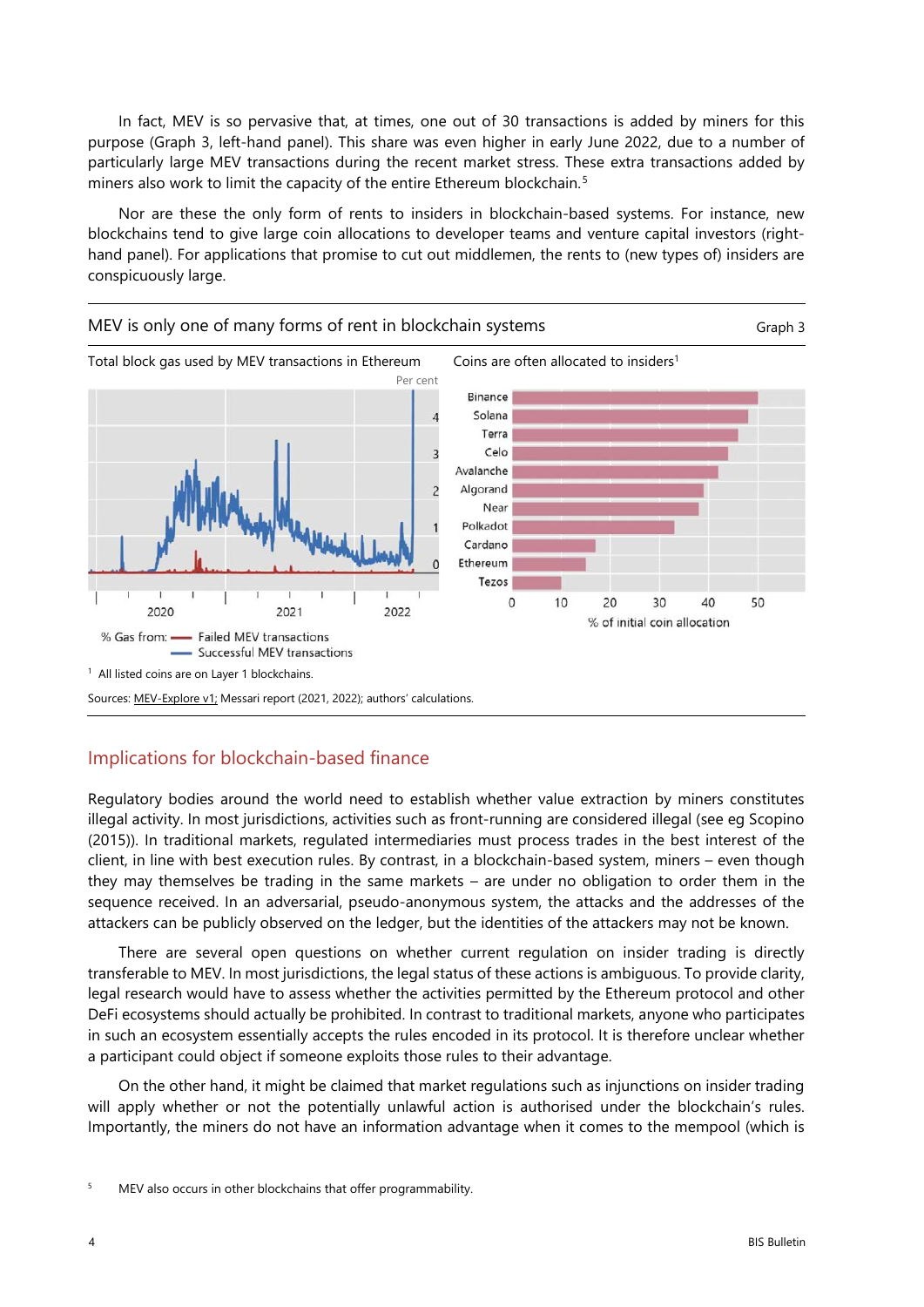public). Their ability to extract value arises from their control over the composition of the block they are adding to the blockchain. Whether this may constitute illegal insider trading has yet to be established. While developers and miners may claim decentralisation to shield themselves from legal liability, it has been argued that regulators should not uncritically accept these claims (Walch (2019)). Even so, because the identity of miners is unknown, it may be difficult to enforce any regulatory interventions.

These considerations on illegality aside, MEV also poses a quintessential problem for the industry itself, as it stands at odds with the idea of decentralisation. A range of new DeFi applications seeks to build financial services on permissionless blockchains (Aramonte et al (2021)). Yet MEV can directly limit the usefulness of these applications.<sup>[6](#page-6-0)</sup> A huge machinery requiring substantial investments is necessary to screen all the MEV possibilities. "Bots" that exploit MEV are now active on different decentralised exchanges. This imposes a fixed cost of mining, encouraging concentration. Solutions such as moving to dark venues, where transactions are only visible to miners, have not so far reduced front-running risk (Capponi et al (2022)). The additional fees and unpredictability for users mean an additional form of insider rents in DeFi markets.

Looking forward, MEV could intensify. Indeed, in general equilibrium, miners may be forced to engage in MEV to survive. Miners who engage in MEV will on average make higher profits and buy more computing power, and they could thus eventually crowd out miners who do not.<sup>7</sup> Thus, a form of rat race develops from the combination of the competitive and decentralised nature of updating and the fact that every miner can assemble their block any way they want. It has been argued that MEV forms an existential risk to the integrity of the Ethereum ledger (Daian et al (2019); Obadia (2020)).

These rents form a fundamental shortcoming of blockchain-based activities. While the decentralised governance of blockchains may be useful in certain settings of low trust (see Auer et al (2021)), it imposes a substantial cost on users and in terms of allocative efficiency. Similar factors lead to a lack of scalability (Boissay et al (2022)). MEV and related issues may be tackled in *permissioned* distributed ledger technology, based on a network of trusted intermediaries whose identities are public. Here, because the identity of any attacker would be known, it could be held accountable under regulation.

<span id="page-6-0"></span> $6$  The pseudo-anonymity of blockchains also means that credit applications rely to date on overcollateralisation. This makes lending in DeFi systems inefficient and risky, particularly when the underlying collateral is volatile (Aramonte et al (2022)).

<span id="page-6-1"></span>This could parallel the competitive race for execution speed seen in high-frequency trading (see Baron et al (2012)).